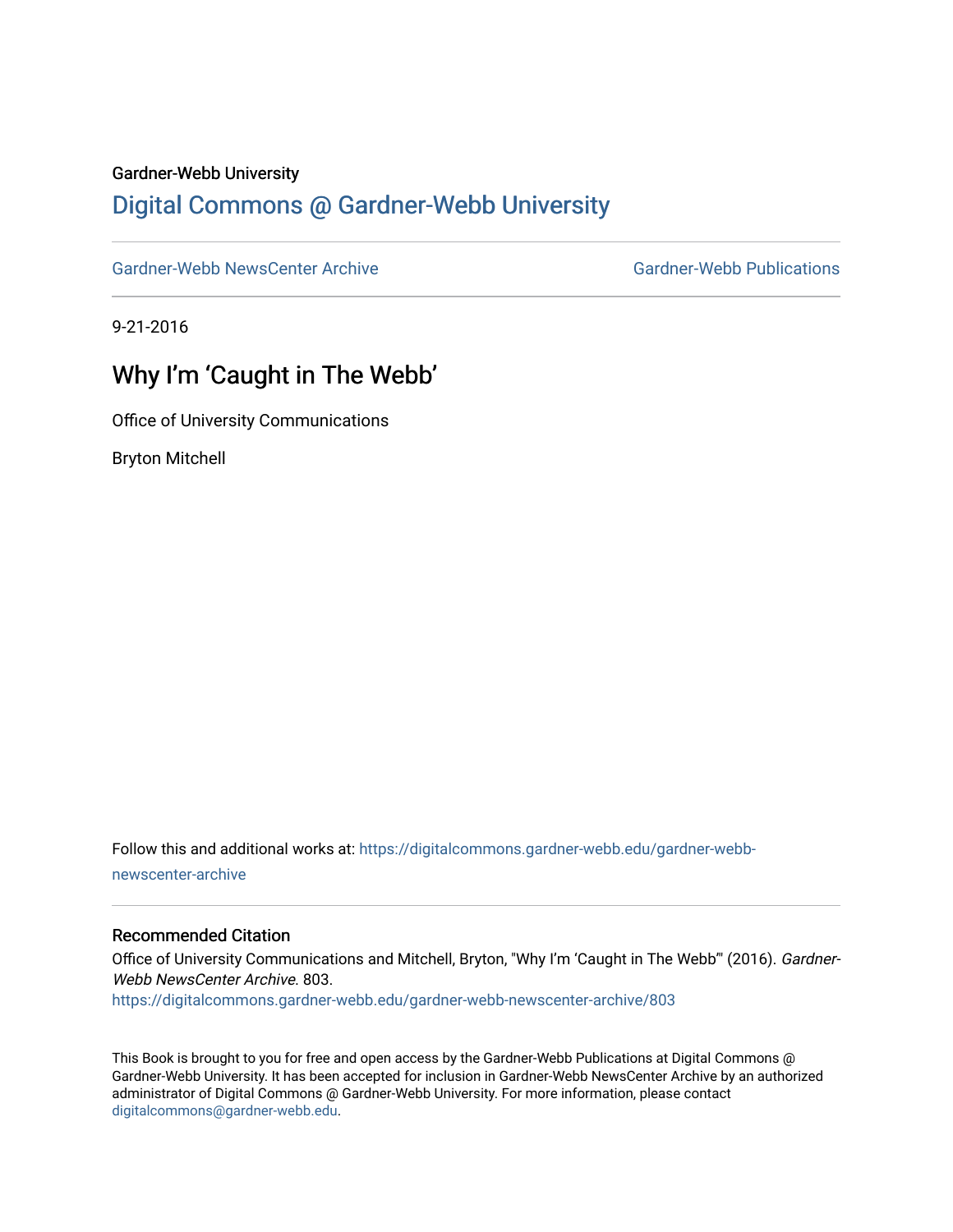# **Why I'm 'Caught in The Webb'**

**webpublish.gardner-webb.edu**[/newscenter/why-im-caught-in-the-webb/](https://webpublish.gardner-webb.edu/newscenter/why-im-caught-in-the-webb/)

Office of University **Communications** 

September 21, 2016

### **By Bryton Mitchell ('17), GWU Intern for University Communications**

If you have been at Gardner-Webb for any length of time, you have probably heard people say, "Watch out, or you'll get caught in the Webb." Although this may sound corny, it speaks a lot of truth.

It doesn't take long for this to happen. There is something about this place that is captivating. Is it the beautiful sunset that falls behind the tree line over Lake Hollifield? Maybe it's the delicious Mexican and Japanese food that can be found down the street from campus. Perhaps it's the quad where people gather and play ultimate Frisbee on spring days.

Though these characteristics are great and unique to Gardner-Webb, one thing grabs my attention more than anything. For me, the web of Gardner-Webb is spun by its community. The brilliant professors, friendly staff members, caring leaders, and my fellow peers are what make this place special. Gardner-Webb also provides a variety of enjoyable activities that help connect you with others.

After only a couple weeks of being a freshman, I had already established relationships with the staff around me. Harold, a former housekeeper of Mauney, my residential hall, was one of the first people I got to know. He greeted every student with a smile, loved his work, and always had something to say. He once stopped in the doorway of my room and we had a conversation about his vacuum cleaner. For some reason, it made my day.

After declaring myself an English major, I quickly got to know the professors in the department. Dr. Chris Davis, someone I have now taken several classes with, became my advisor. I've been walking into his office to chat, often times without an appointment, for as long as I can remember, and he, like every professor in the English [department](http://www.gardner-webb.edu/academic-programs-and-resources/colleges-and-schools/arts-and-sciences/schools-and-departments/english/index), is always welcoming and willing to help or listen.

I see Dr. Davis as more than a professor. He is a mentor and a friend, but it's not just him; I have a relationship like that with all the English professors, as well as professors outside the department. Dr. James Morgan of the psychology department keeps his office door open at all times in case students need a listening ear.